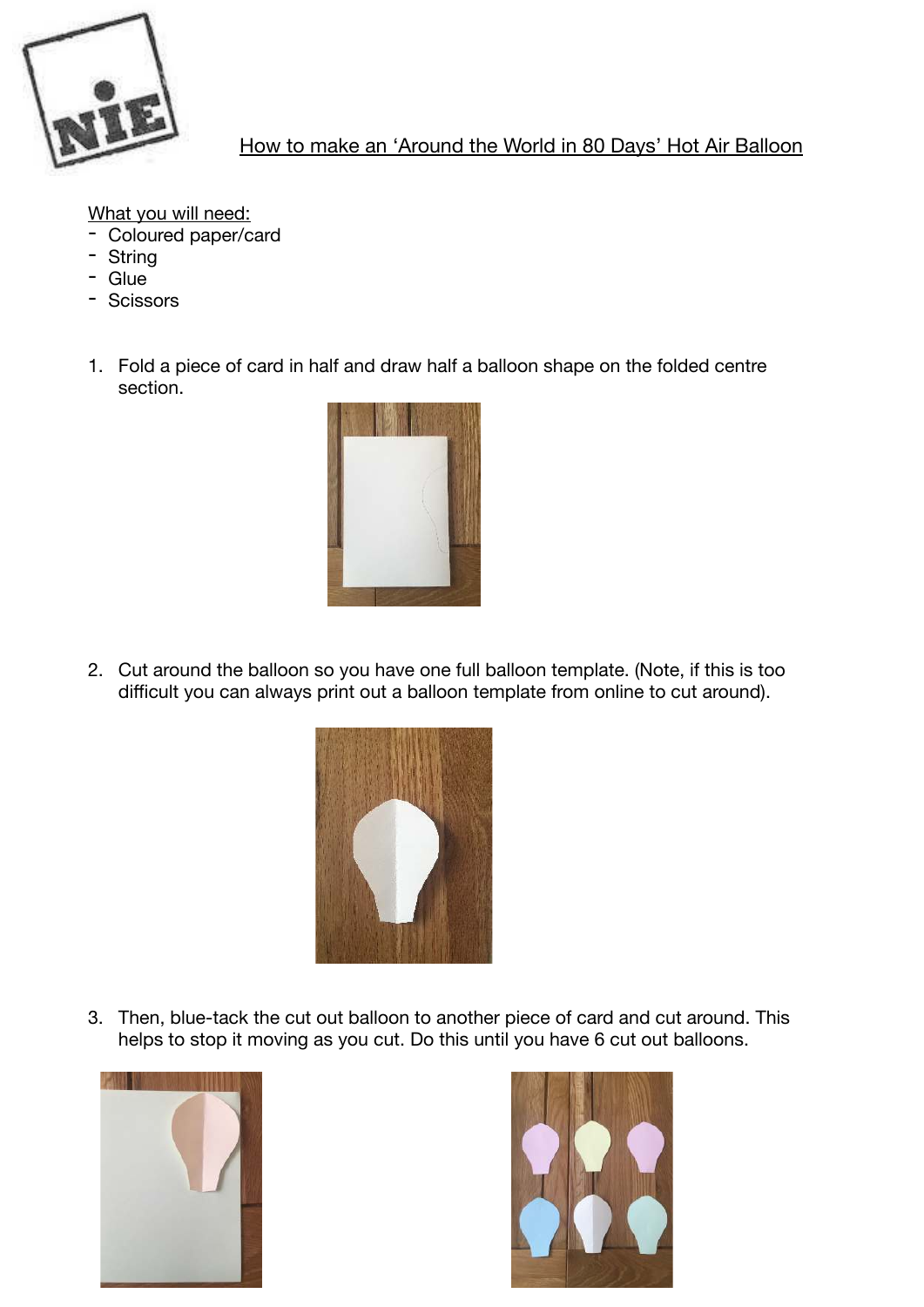4. Fold each balloon in half.



5. Glue one side of a balloon cut out and stick to another balloon side. Do this for all of the balloon cut outs. On the last one make sure you glue both sides.



6. Cut out a rectangle 2cm by 5cm. The roll it up and glue the sides together. This will be the basket.